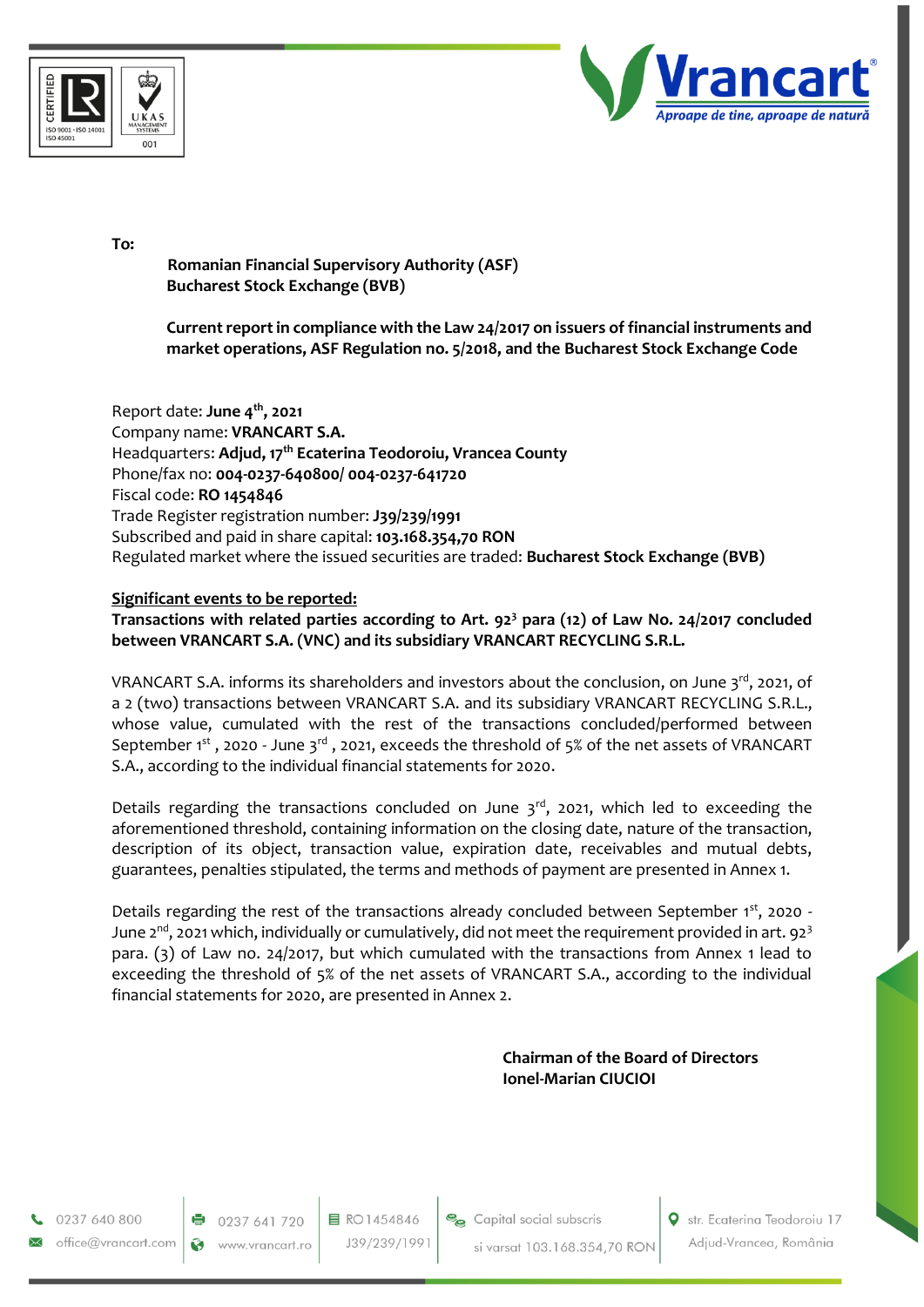**Annex 1 - Details of the transactions concluded between VRANCART S.A. and VRANCART RECYCLING S.R.L. on June 3rd, 2021, of the type listed in art. 92<sup>3</sup> of Law no. 24/2017**

| No.            | Company                          | Scope of<br>transaction      | Type and<br>contract<br>number             | <b>Closing date</b>                                               | Contract /<br>additional<br>act duration | Value (RON)     | Guarantees<br>(RON) | <b>Penalties</b>          | Payment<br>terms |
|----------------|----------------------------------|------------------------------|--------------------------------------------|-------------------------------------------------------------------|------------------------------------------|-----------------|---------------------|---------------------------|------------------|
|                | <b>Name</b>                      |                              |                                            |                                                                   |                                          |                 |                     |                           |                  |
| $\Omega$       |                                  | $\overline{2}$               |                                            | 4                                                                 |                                          | 6               | ⇁                   | 8                         | 9                |
|                | Vrancart<br><b>Recycling SRL</b> | Increase in<br>share capital | <b>EGMS</b><br>approval<br>BoD<br>approval | April 27 <sup>th,</sup><br>2021<br>June $3^{\text{rd}}$ ,<br>2021 | n/a                                      | 15.600.000      | n/a                 | n/a                       | n/a              |
| $\overline{2}$ | Vrancart<br><b>Recycling SRL</b> | Real estate<br>rights        | Superficies<br>contract<br>no 938          | June 3 <sup>rd</sup> ,<br>2021                                    | 99 years                                 | 1.750<br>/month | n/a                 | $0.1\%$ / day of<br>delay | 30 days          |

**Due and non-due mutual debts of VRANCART S.A. to VRANCART RECYCLING S.R.L. on June 2nd, 2021: None Due and non-due mutual debts of VRANCART RECYCLING S.R.L. to VRANCART S.A. on June 02nd, 2021: RON 8,943**